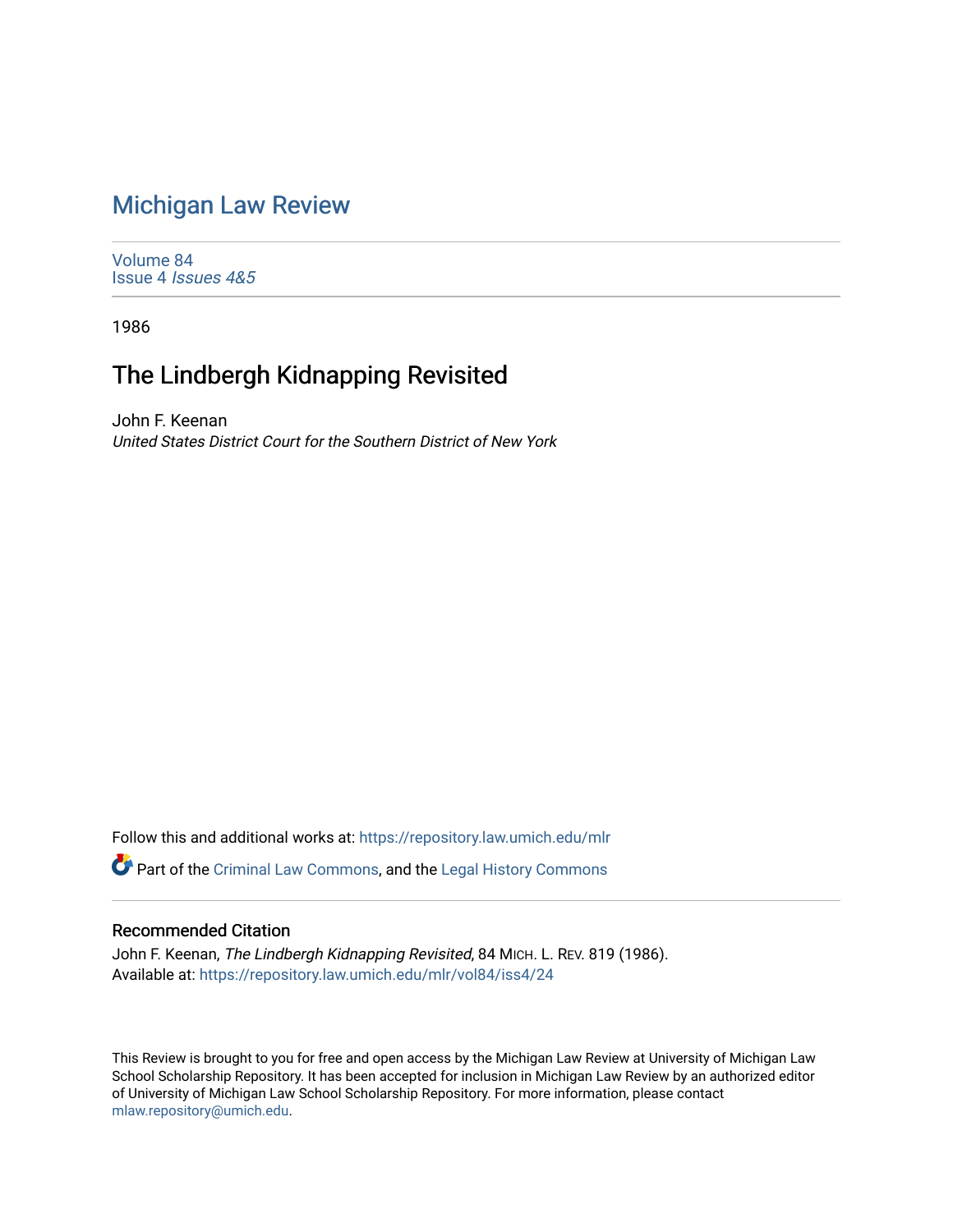### **THE LINDBERGH KIDNAPPING REVISITED**

#### *John F. Keenan\**

THE AIRMAN AND THE CARPENTER: THE LINDBERGH KIDNAPPING AND THE FRAMING OF RICHARD HAUPTMANN. By *Ludovic Kennedy.* New York: Viking. 1985. Pp. x, 438. \$18.95.

On May 20-21, 1927, Charles A. Lindbergh flew across the Atlantic, nonstop, from Roosevelt Field in New York to Le Bourget airfield, near Paris. The flight changed forever life on this planet.

The event also changed forever the life of the pilot, Lindbergh. In his twenties he became a world hero. He married the intelligent and, by all accounts, charming daughter of Dwight Morrow, a man who cast his shadow across the national scene. The young couple's first child, Charles Jr., was born on June 22, 1930. Their lives, which seemed idyllic, suddenly were shattered by a tragic event. On the night of March 1, 1932, the infant son was snatched from his crib in the new family home in Hopewell, New Jersey, in the county of Hunterdon. On the windowsill in the baby's room was a letter demanding \$50,000 in ransom. The baby's decomposed body was discovered on May 12, 1932, in a shallow grave several miles away in the adjacent county of Mercer. The autopsy disclosed that the baby had suffered three fractures of the skull and that death was instantaneous.

Ludovic Kennedy has written an interesting and fascinating book about the Lindberghs, the crime, the man accused of the crime, and that man's trial. Mr. Kennedy's main thesis is that the accused, Bruno Richard Hauptmann, an immigrant German carpenter, was innocent and that the police and prosecution authorities conspired to frame him and have him executed.

The subtitle of *The Airman and the Carpenter* — *"The Lindbergh Kidnapping and the Framing of Richard Hauptmann*" — ensures that the reader cannot misunderstand Mr. Kennedy's view of the case. Ludovic Kennedy is proclaimed by the book jacket to be "one of Britain's foremost journalists and broadcasters." The cover's back flap suggests that "Kennedy is perhaps best known for three works which have resulted in pardons for innocent people falsely convicted of mur $der."$  Perhaps so, but this book will not make him four for four  $-$  not by a long shot! On the jacket cover, Mr. Kennedy unabashedly asserts that: "The principal purpose of this book is to demolish once and for all the long-held and now demonstrably absurd fiction that Richard

<sup>\*</sup> Judge, United States District Court for the Southern District of New York. - Ed.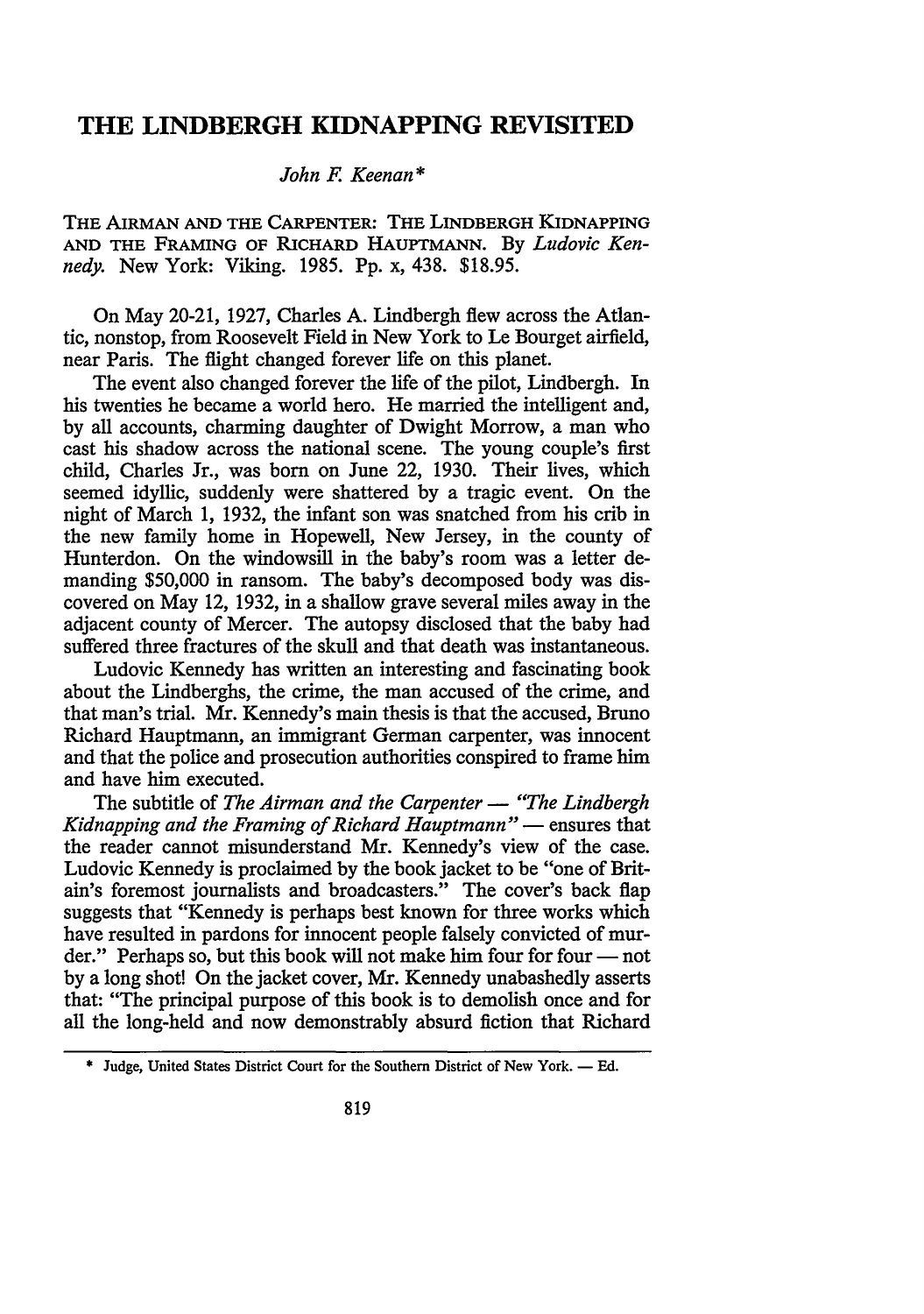Hauptmann had anything to do with the kidnapping and murder of the Lindbergh baby or with the subsequent extortion of \$50,000 ransom money."

There are fine features in this book that command a thoughtful reader's attention. One thing the author can pride himself on is the excellent index at the end of the book, which provides an easy reference to characters and events in this tragic tale. Also, there is a most helpful chronology covering three pages. It sets forth the main occurrences in the case and the dates on which they took place. The detailed biographical background on the Lindberghs and the section on Hauptmann's early life in Germany also are well-documented and quite interesting. In another thoughtful book on this case, *Kidnap* by George Waller, $<sup>1</sup>$  the reader does not get the benefit of the author's</sup> research because of the absence of these three helpful sections.

The main problem with Mr. Kennedy's contention of "frame and innocence" is that he is never able effectively to clear the first hurdle that any advocate of Hauptmann's innocence must do. The first hurdle is the defendant's undisputed possession of a significant portion of the ransom money and his unexplained lies concerning this possession. On September 16, 1934, Hauptmann passed a \$10 gold certificate at a filling station in the Harlem section of New York City. It was part of the ransom money. He was arrested on September 19, 1934, in his car in the Bronx and had on his person a \$20 gold certificate which also was part of the ransom.

It is undisputed that when first arrested he told the police that he had "about a hundred and twenty dollars" more of the now-out-ofdate gold certificates at home. He did have gold coins in that amount at home.

The big trouble for Hauptmann was that he failed to mention that he had secreted \$14,600 more of the ransom money in the garage of his home at 1279 222nd Street in the Bronx. Ultimately, he would contend that he was holding the money for a man named Fisch who had gone to Germany and died before Hauptmann was arrested. But the point is that Hauptmann had been spending ransom money, was arrested with ransom money, and when first confronted, immediately lied about the money.

The ransom of \$50,000 in gold certificates had been turned over by a character named "Jafsie" Condon on behalf of the Lindberghs on April 2, 1932, at St. Raymond's Cemetery in the Bronx to a man claiming to be the kidnapper and who no doubt was the kidnapper.

The cabdriver named Perrone had been innocently instrumental in arranging for the payment of the ransom. He identified Hauptmann as the man who had given him written instructions concerning the ran-

<sup>1.</sup> G. WALLER, KIDNAP (1961).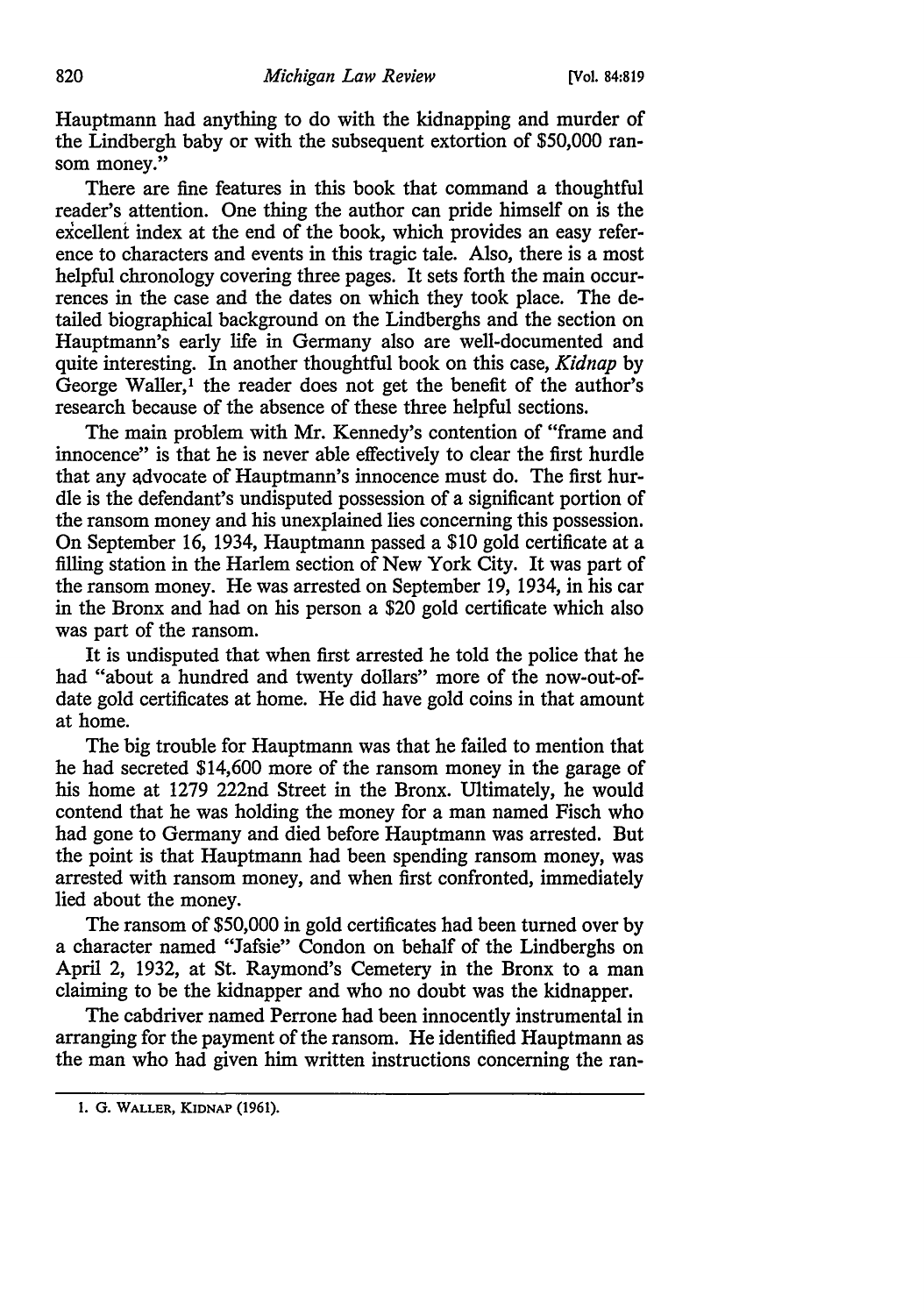som money. Mr. Kennedy attacks this identification by Perrone as "deeply corrupt" (p. 177).

The ransom note was handwritten, as were other writings from the kidnapper. When arrested, Hauptmann was asked to give handwriting samples, a perfectly understandable police procedure. Handwriting experts identified Hauptmann as the writer of the kidnap notes. These experts, a father and son named Osborn, come in for much of Mr. Kennedy's scorn.

Mr. Kennedy ridicules the experts who testified that the wood which was used to build the ladder employed in the kidnapping came from Hauptmann's home. He argues, as did defense counsel at trial, that the testimony of three witnesses placing the defendant in New Jersey in the area of the crime on March 1, 1932, was willfully false. He attacks a movie cashier's testimony that on November 26, 1933, she had received a \$5.00 bill (part of the ransom) as payment for a \$.40 movie ticket from a man she identified as Hauptmann. He contends that venue did not lie in the county where the trial took place and that the prosecution summation was unfair.

The fact is that very little of what Mr. Kennedy urges is new or has not been argued before. The Court of Errors and Appeals of New Jersey unanimously affirmed Hauptmann's conviction on October 9, 1935.2 All of the major points raised by Mr. Kennedy were considered by the court on the appeal and addressed in its decision. The United States Supreme Court denied certiorari.<sup>3</sup> Hauptmann was executed on April 3, 1936.

To the end, Hauptmann insisted on his innocence. It is no doubt that consistency of position that aroused Mr. Kennedy's interest in the case. Books are not written proclaiming the factual innocence of Speck, Ruby, Sirhan, Manson, or Hinckley.

But where there is no confession, no apprehension at the scene with the smoking gun, no video or audio tape, no ultimate acknowledgment of guilt, then books abound. Thus was the case with Sacco and Vanzetti, Hiss, the Rosenbergs, and Lee Harvey Oswald. So also is it with Bruno Richard Hauptmann. None of them confessed and all of them have become martyrs or victims to some observers. And books are the natural fallout. The authors of these books cannot acknowledge the guilt of the victim/martyr. Rather the investigators, the prosecutors, the witnesses, the judges, and even the defense counsel involved must become the villains. They are second-guessed. Their motives, their personalities, their techniques, their rulings are all put under a retrospective microscope. That is what *The Airman and* 

<sup>2.</sup> State v. Hauptmann, 115 N.J.L. 412, 180 A. 809 (N.J.), *cert. denied,* 296 U.S. 649 (1935).

<sup>3.</sup> Hauptmann v. New Jersey, 296 U.S. 649 (1935).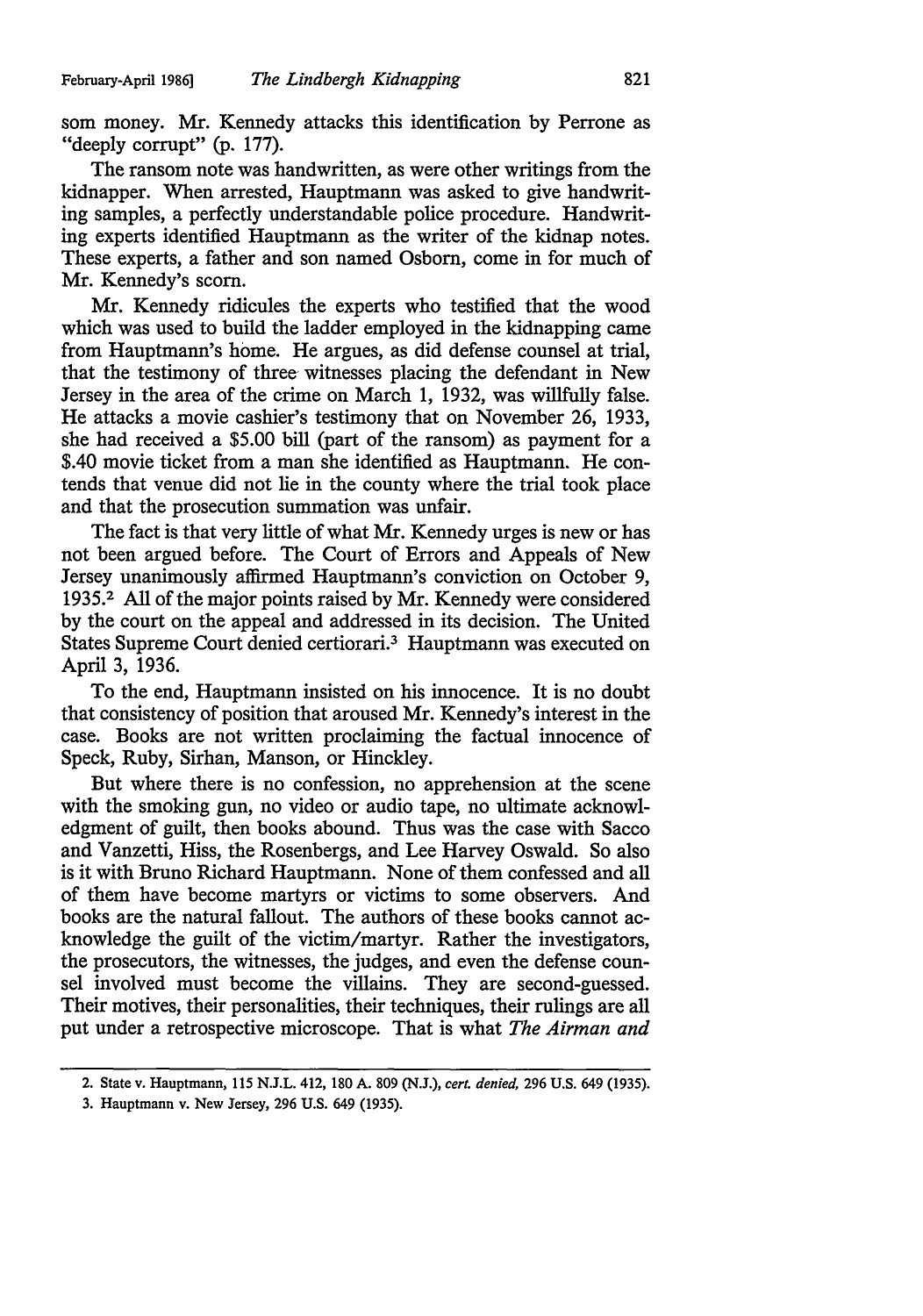*the Carpenter* really is — a series of second guesses and hindsight criticisms, many of them awfully bitter and very vicious.

The decision of the New Jersey Court of Errors and Appeals in *Hauptmann* is extremely thorough and is carefully reasoned. The court covered just about everything that Mr. Kennedy does in his book concerning the question of Hauptmann's guilt. The court wrote, "The state's direct case against him was strong . . . ."4 There really does not seem to be any question that Hauptmann was a participant in the crime; the evidence of that is truly overwhelming.

If Mr. Kennedy had chosen to limit his thesis to two propositions, this reviewer believes he would have presented a far stronger case and a much more objective view. The two contentions on the defendant's behalf that are most supportable are: (1) that Hauptmann had an accomplice or accomplices; (2) that media coverage of the trial was so outrageous and so uncontrolled as to deprive Hauptmann of the fair trial he was guaranteed under the U.S. Constitution.

As to the question of an accomplice, it does seem highly unlikely that one person alone, without support or help, could have climbed the ladder to the infant's bedroom, gotten into the room to snatch the child, climbed back down the ladder with the child and moved the ladder and the child away from the side of the house. The mere performance of the physical acts strongly indicates the presence of an accomplice or accomplices. So the investigating authorities reasonably hypothesized from the very beginning. Moreover, apparently a second man was present on the night the payment of the ransom was negotiated at Woodlawn Cemetery in the Bronx and the night it was actually paid at St. Raymond's Cemetery.

But the existence of an accomplice, if there was one, does not establish Hauptmann's innocence or create a reasonable doubt as to his guilt. Recall that the mysterious Isidor Fisch, whom Hauptmann blamed for his possession of the ransom money, did not leave for Europe until December 6, 1933. Fisch died in Leipzig on March 29, 1934, six months before Hauptmann's arrest. There are many mysteries in the world, and why Hauptmann did not announce the identity of his accomplice(s) (if such existed) remains one of them, apparently never to be solved.

The strongest case that the author makes for a reversal — not for Hauptmann's factual innocence or the theory that he was framed relates to the circuslike atmosphere in which the trial took place. The trial was held in the small town of Flemington, New Jersey, the county seat of Hunterdon County. Flemington, where the trial began on January 2, 1935, had a population of about 3000. Half a century ago, before television, between 400 and 500 reporters and photographers

<sup>4.</sup> State v. Hauptmann, 115 N.J.L. 412, 420, 180 A. 809, 816 (N.J.), *cert. denied,* 296 U.S. 649 (1935).